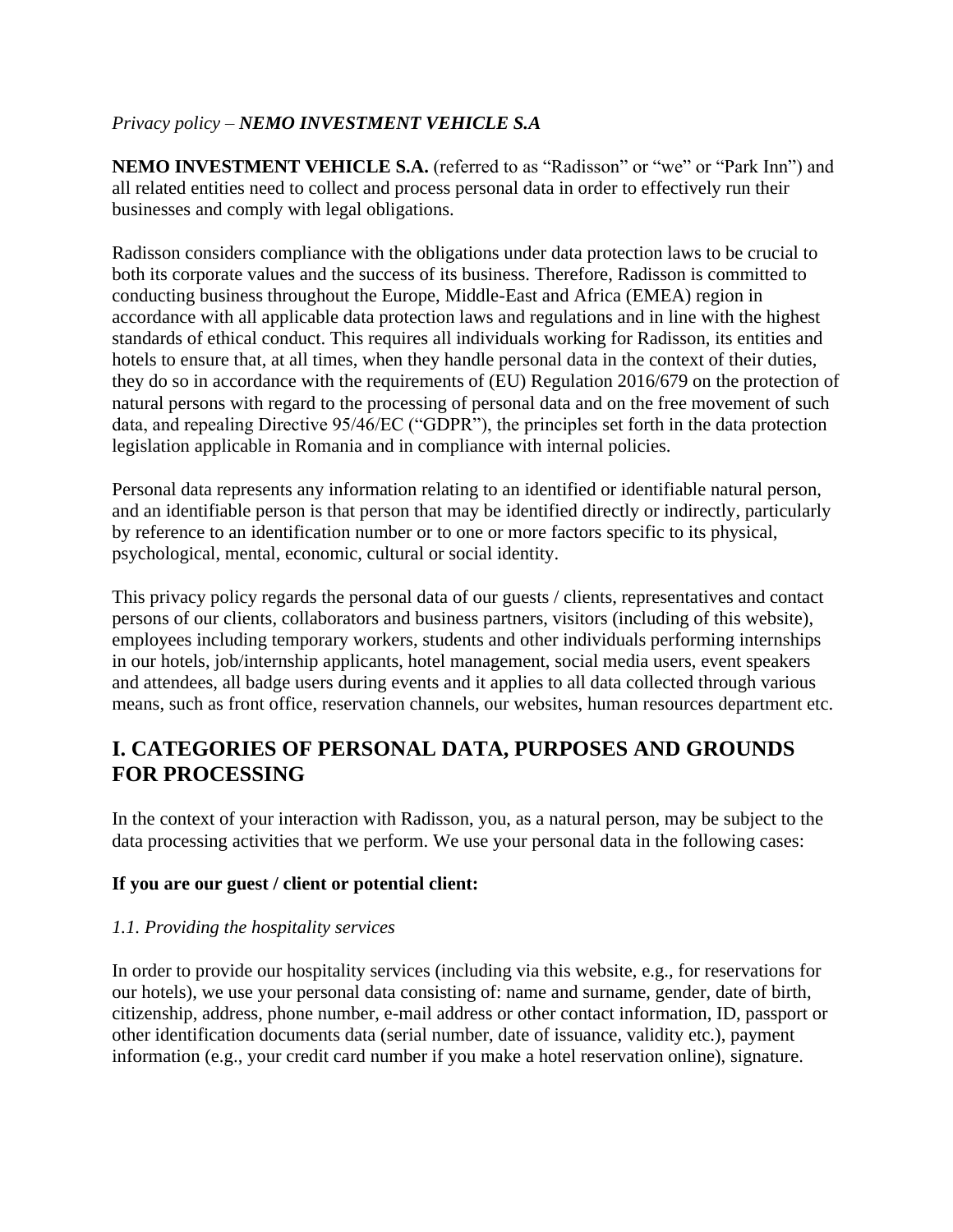Also, we may use your children personal data consisting of name and surname, date of birth, identification documents data for accommodation purposes.

If you make an online reservation via our websites or telephone for one of our restaurants we will process the following data: name, surname, telephone number, e-mail.

We rely in this case on the performance of our commitments (agreement) to you as grounds for the processing.

#### *1.2. Communicating with you*

We use your contact details such as address, email address and phone number in order to communicate with you with respect to our services (e.g., we use information to respond to your requests or questions or we may contact you about your account at Radisson). We also rely in this case on the performance of our commitments (agreement) to you as grounds for processing.

We may also use this information to communicate with you in order to get your feedback or to promote our campaigns/services. In this case we will rely on our legitimate interests (for phone calls) or your consent (for e-mails and SMS as per section. 1.5 below).

#### *1.3 For loyalty programs*

**We collect guest stay and loyalty program information.** For example, we collect information on the hotels where you have stayed, your dates of arrival and departure, goods and services purchased, special requests and service preferences. We collect information on your use of our loyalty programs, including how you earn and redeem points.

#### *1.4 Data processing as obligation imposed by the law*

In the context of providing our services, we may process some of your data, as referred at clause 1.1, based on a legal obligation imposed upon Radisson. In such case, the grounds for processing performed by Radisson is the legal obligation (e.g. reporting hotel guests` data to the Police). .

#### *1.5 Sending direct marketing communications*

We may also use your contact details in order to provide to you in electronic form (e.g., via text messaging, email, automatic telephone calls, social media) our direct marketing communications, but only if you have subscribed and, hence, given your prior, specific, free and informed consent to such processing. Direct marketing is opposed to marketing that is not specifically directed to you, such as an advertisement in a newspaper or leaflets handed out to you in a public square.

**You can always withdraw your consent** expressing thereby your option of not receiving our direct marketing communications in the future by clicking "Unsubscribe" when you receive the respective e-mail or by writing at our Data Protection Officer at: [info.bucharest@radissonblu.com.](mailto:info.bucharest@radissonblu.com)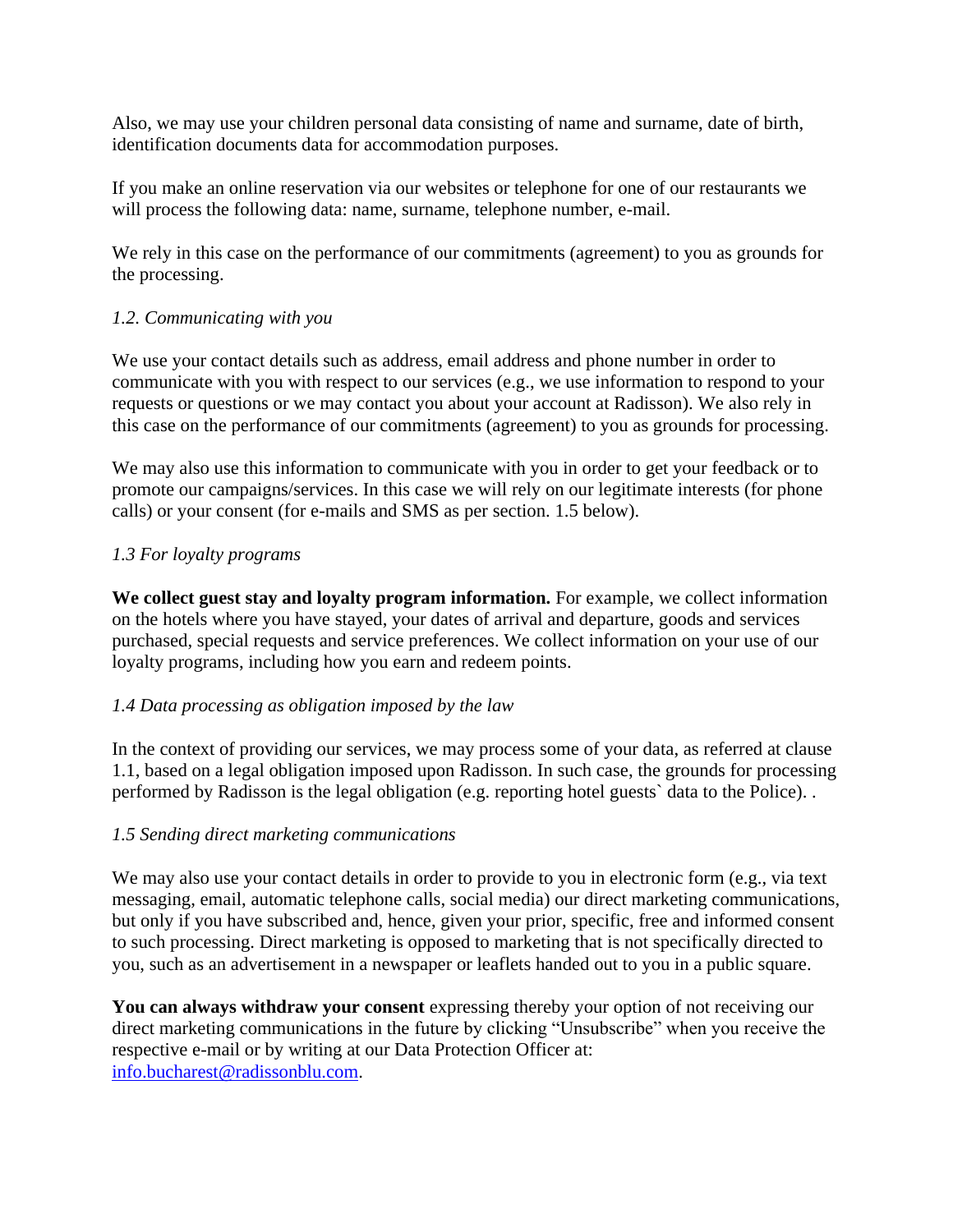## **If you are a representative, contact person or employee of our clients / potential clients**

In all cases below, your data is provided either directly by you or by our client / potential client (e.g., your employer). The categories of data processed in this context are generally your name, position, e-mail, phone, fax, address, identification data, as well as other personal data provided to Radisson, as needed to fulfill the below purposes.

### *2.1. Providing our hospitality services*

We use your relevant personal data in order to provide our client/potential client the services or information requested from us or to manage the relationship with our client/ potential client that you represent.

We rely in this case on the legitimate interest in providing our services according to our area of activity and managing the relationship with our clients.

#### *2.2. Communicating with you*

We use your contact details in order to communicate with you with respect to your requests and any other relevant hospitality services-related matters. We also rely in this case on the legitimate interest in providing our services according to our area of activity.

#### *2.3 Data processing as obligation imposed by the law*

In the context of providing our services, we may process some of your data, as referred at clause 2, based on a legal obligation imposed upon Radisson. In such case, the grounds for processing performed by Radisson is the legal obligation (e.g. reporting hotel guests` data to the Police).

#### *2.4 Sending direct marketing communications*

We may also use your contact details in order to provide to you in electronic form (e.g., via text messaging, email, automated telephone calls, social media) our direct marketing communications, but only if you have subscribed and, hence, given your prior, specific, free and informed consent to such processing. Direct marketing is opposed to marketing that is not specifically directed to you, such as an advertisement in a newspaper or leaflets handed out to you in a public square.

**You can always withdraw your consent** expressing thereby your option of not receiving our direct marketing communications in the future by clicking "Unsubscribe" when you receive the respective e-mail or by writing at our Data Protection Officer at: [info.bucharest@radissonblu.com](mailto:info.bucharest@radissonblu.com)

## **If you are our business partner (individual) or the representative, contact person, employee or other collaborator of our business partner**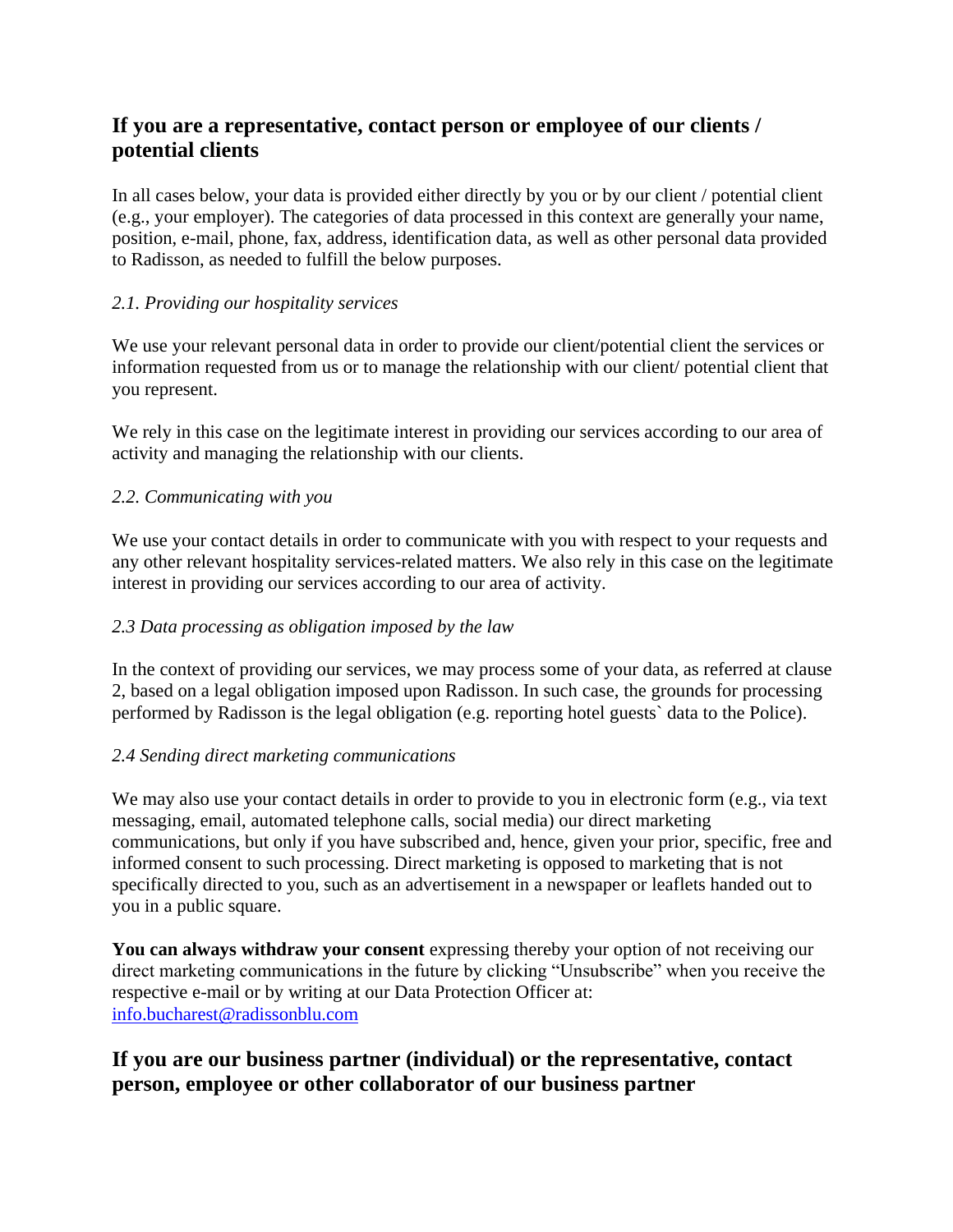In all cases below, the data is provided either directly by you or by our business partner. The categories of data processed in this context are generally your name, position, e-mail, phone, fax, address, identification data, as well as other personal data provided to Radisson, as needed to fulfill the below purposes.

#### *3.1. Maintaining our contractual relationship with our business partner*

We use your relevant personal data in order to maintain the contractual relationship with our business partner. We rely in this case on the legitimate interest in ensuring that the contractual relationship is managed properly.

#### *3.2. Communicating with you*

We use your contact details in order to communicate with you with respect to any relevant business-related matters. We also rely in this case on the legitimate interest of ensuring that the contractual relationship is adequately carried out.

### *3.3 Data processing as obligation imposed by law*

In the context of performing the agreement with our business partners, we may process some of your data based on legal obligations imposed upon Radisson. In such case, the grounds for processing is the legal obligation (e.g. reporting data for tax purposes to ANAF).

### **If you are our employee, including temporary worker, student or other individual performing internships in our hotels**

The categories of data processed in the context of our relationship with you are: identification details (name, surname), address, gender, data and place of birth, birth certificate number, ID number, personal numeric code, driver's license, passport or other similar identification document, citizenship, signature, data related to marital status, job title, professional experience, education and training history, images, performance history, salary and compensation history, work contact details (phone, e-mail, physical address), identification details of spouse (if applicable), identification details of children or other dependants (if applicable), bank account details, accidents at work, disabilities, health (including medical condition, health and sickness records), pregnancy, emergency contacts, login details, data related to the criminal records *[please confirm and/or insert other types of data, as applicable]*.

We process your personal data for:

• the performance of your employment/ collaboration agreement (recruitment, general HR purposes related to the performance of the employment relationship/ mandate/ collaboration, where the case; training; payroll; travels; performance evaluations; check of the compliance with the internal policies and rules; facilitating the access to medical services / insurance services provided by various suppliers; fleet car management);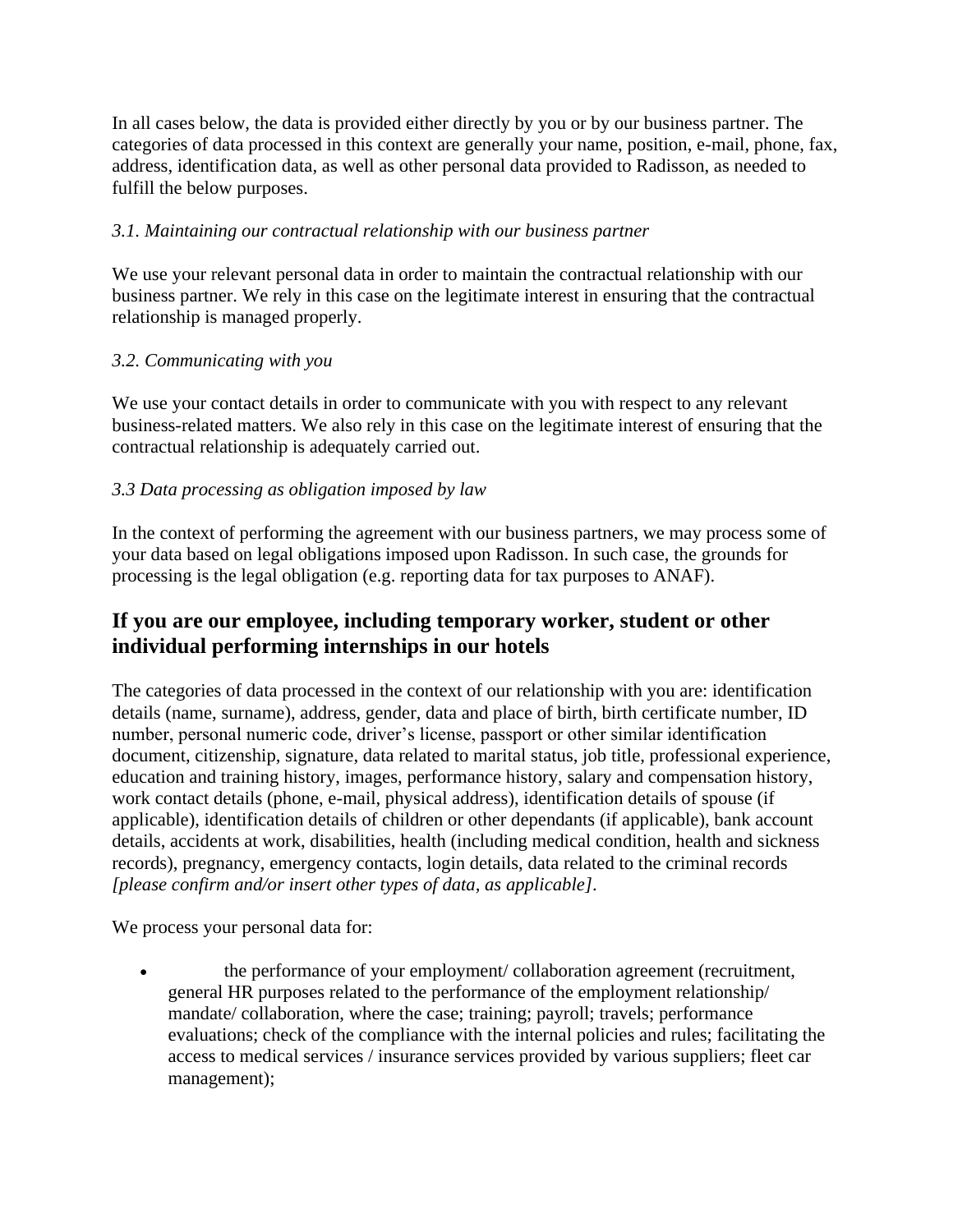- for compliance with the legal requirements (health and security; archiving, surveillance of / physical security in Radisson spaces; ensuring the technical and organizational conditions for activities aimed at following the work discipline of the employees / collaborators (including by implementing a whistleblowing reporting line)[*to be confirmed if this processing is applicable]*; ensuring the security measures for the protection of employees' data by implementing solutions aimed at preventing the unauthorized access to personal data and other information)
- for its legitimate interests (internal surveys within Radisson organization regarding the employee's expectations/ satisfaction and related to other aspects relevant for the employment relationship)

## **If you are a job/internship applicant:**

We use the personal data contained in the CVs we receive in order to assess the applicants' qualifications for a position within Radisson, including in relation to our internship program. We base our processing on the grounds of entering into and performing of an employment relationship or temporary collaboration.

The categories of data processed in the context of our relationship with you are your name, email, phone, fax, address, personal data included in CVs, education and training details, professional qualifications, as well as other personal data you may provide directly to us.

In some specific cases, we may process some sensitive data such as information contained in your criminal records or medical data pertaining to you. In these cases, we rely the processing on the legal obligation incumbent to Radisson.

### **If you are a visitor of our premises:**

The categories of data processed in this context are your name and video image recorded by our video cameras installed on our premises for security reasons, as well as other personal data you may provide directly to us.

We use your personal data in order to ensure the security of our premises, assets and personnel. In this case, we base our data processing on our legitimate interest, namely the protection of such premises, assets and personnel.

### **If you are an event attendee or speaker:**

The categories of data processed in this context are your name, gender, profession, age, where you work, as well as other personal data you may provide directly to us.

We use your personal data in order to register you at the event or to share such information with the public, should that be of public interest. We rely on our legitimate interest to organize the event if you are a user of our Internet website: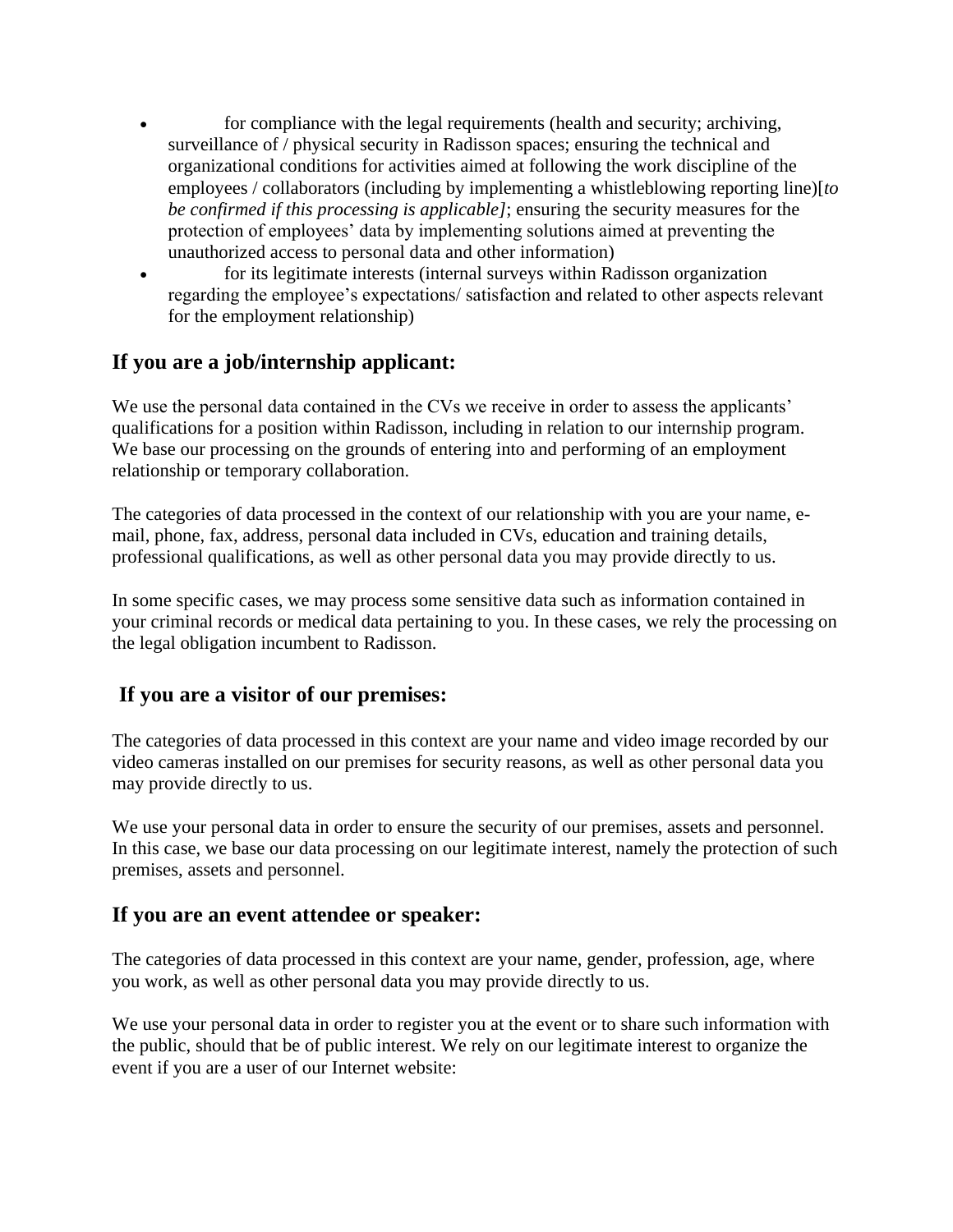We use the personal data we collect from you when you visit our Internet site www.tasteofbucharest.ro, in order monitor the traffic and improve the content of the website. We base this data processing activity on our legitimate interest in ensuring the proper functioning of our Internet website, as well as its improvement.

If you use our website, we may collect information about the browser you're using. We might look at what site you came from, or what site you visit when you leave us. We may collect your precise, real-time location using GPS, cell phone towers, Wi-Fi signals, and/or beacon technology (including Apple's iBeacon), and/or future technologies. We might look at how often you use an app and where you downloaded it. We collect this information using the tracking tools described below and in compliance with applicable local law. **For all above categories of data subjects**, we may also process your data in the context of changes in structure or similar transactions involving any Radisson entity. In this case, the grounds for processing may be represented by the legal obligation (in case Radisson is legally obliged to disclose certain personal data to public authorities), the performance of the agreement concluded by Radisson in the context of such transaction (if you are a party to such agreement) or the legitimate interest of Radisson to carry out the transaction in the most effective manner (in the rest of the cases).

## **If you are our visitor of our websites (including this one):**

In order to ensure the functionality of the websites as well as for analytics and marketing purposes we use cookies and similar technologies. We process your personal data in accordance with our Cookie Policy available here.

# **II. PROVIDING THE PERSONAL DATA**

When the data is required directly from you, Radisson kindly asks you to provide all categories of personal data we request in the aforementioned purposes, as otherwise we shall not be able to carry out our activity (including, among others, to provide you with our hospitality services).

If you provide to Radisson the personal data of other natural persons, we kindly ask you to communicate to them before such disclosure the modality in which Radisson intends to process their personal data, as described in this Privacy Policy.

# **III. COLLECTING INFORMATION IN DIFFERENT WAYS**

We collect information:

- • **that you directly give to us.** For example, if you make a reservation online, or enroll in one of our loyalty programs. We also collect information if you contact us or participate in a promotion.
- **we collect information about you automatically.** We use tracking tools such as browser cookies and web beacons to collect information from you. We collect information about users over time when you use this website.
- **we get information about you from third parties.** Where permitted by law, we may share information among entities within the Radisson group or we may get from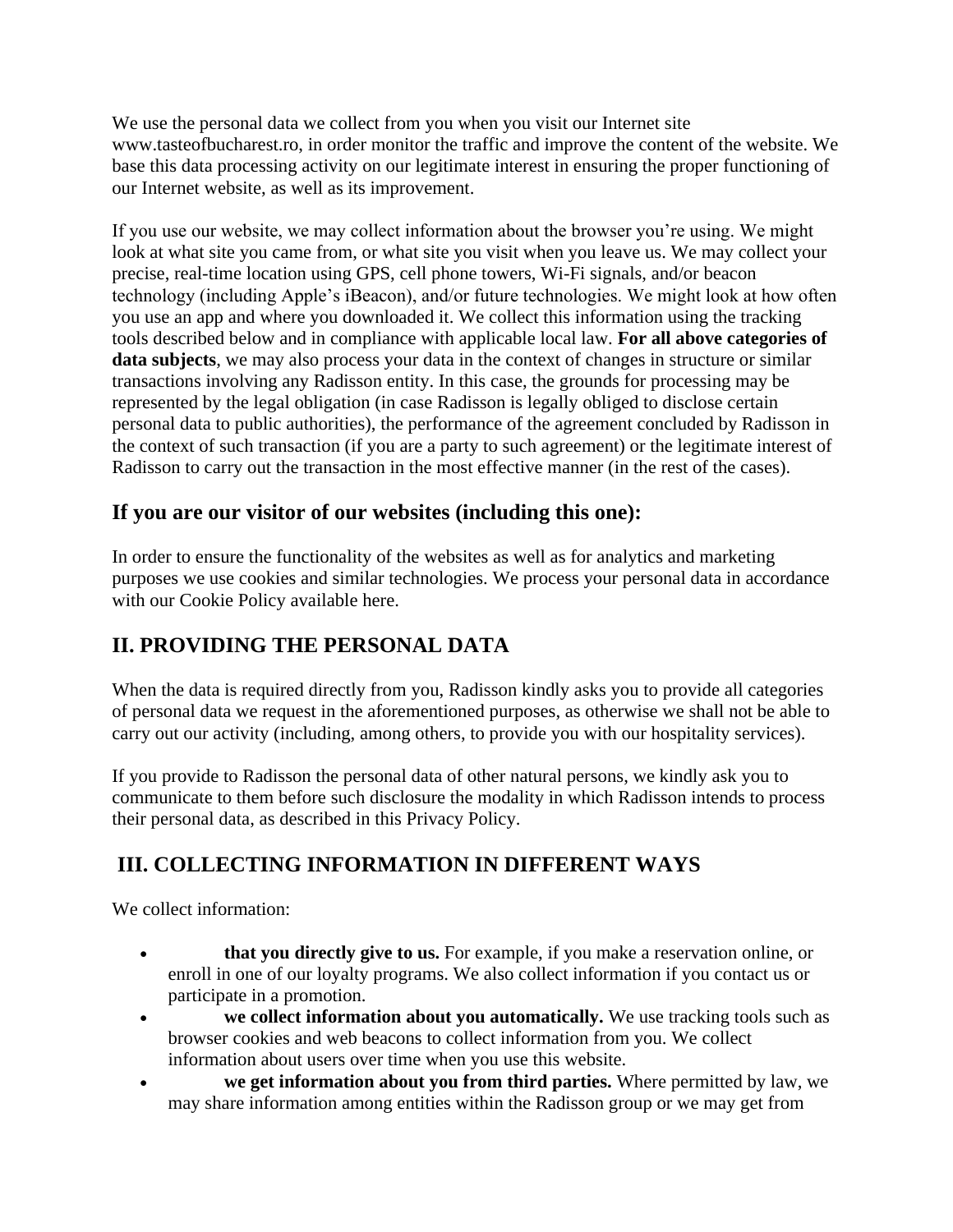other third parties with whom we do business. We may get information from persons acting on your behalf, for example if someone makes a reservation for you. We may also get information from social media platforms and advertising and analytics providers.

• **we combine information.** For example, we may combine information that we have collected offline with information we collect online, to the extent covered by the transactional purpose or your consent. Or we may combine information we get from a third party with information we already have.

## **IV. DISCLOSURE OF YOUR PERSONAL DATA**

We might share information:

- • **within other Radisson entities unless legally prohibited.** For example, we will share your information to facilitate reservations or to customize offers to your preference.
- • **with data processors that perform services on our behalf.** For example, we share information with vendors who send emails and other communications for us. We also share information with companies that help us operate our sites or run promotions and advertisers and advertising networks that assist us in marketing and advertising our products and services. Some vendors may be located in a country other than where you live. We may also share information with analytics and search engine providers who act on our behalf.
- with our business partners unless legally prohibited. For example, we might share information with third parties who co-sponsor a promotion. Some of these partners may send you information about product or services by mail or email where legally permitted or based on your prior consent.
- • **in order to comply with the law or to protect ourselves, our clients or others.**  For example, we will share information to respond to a court order, or in response to a lawful request by public authorities, including to meet national security or law enforcement requirements. Or, when required by law, we may share your information if you are the winner of a contest with anyone who requests a winner's list. We may share information in order to enforce our site Usage Terms and Conditions or other agreements, and to protect the rights of others. We might share if we are investigating potential fraud. This might include fraud we think has happened during a promotion.
- with a successor to all or part of our business. For example, if part of our business or assets are sold, we may disclose user information as part of that transaction. You have certain choices about sharing and marketing practices.

# **V. DURATION OF PROCESSING**

We keep your personal information as long as it is necessary or relevant for the practices described in this Privacy Policy. We also keep information as otherwise required or permitted by law.

## **VI. YOUR RIGHTS**

In your capacity as data subjects, the GDPR provides you with a series of rights including: